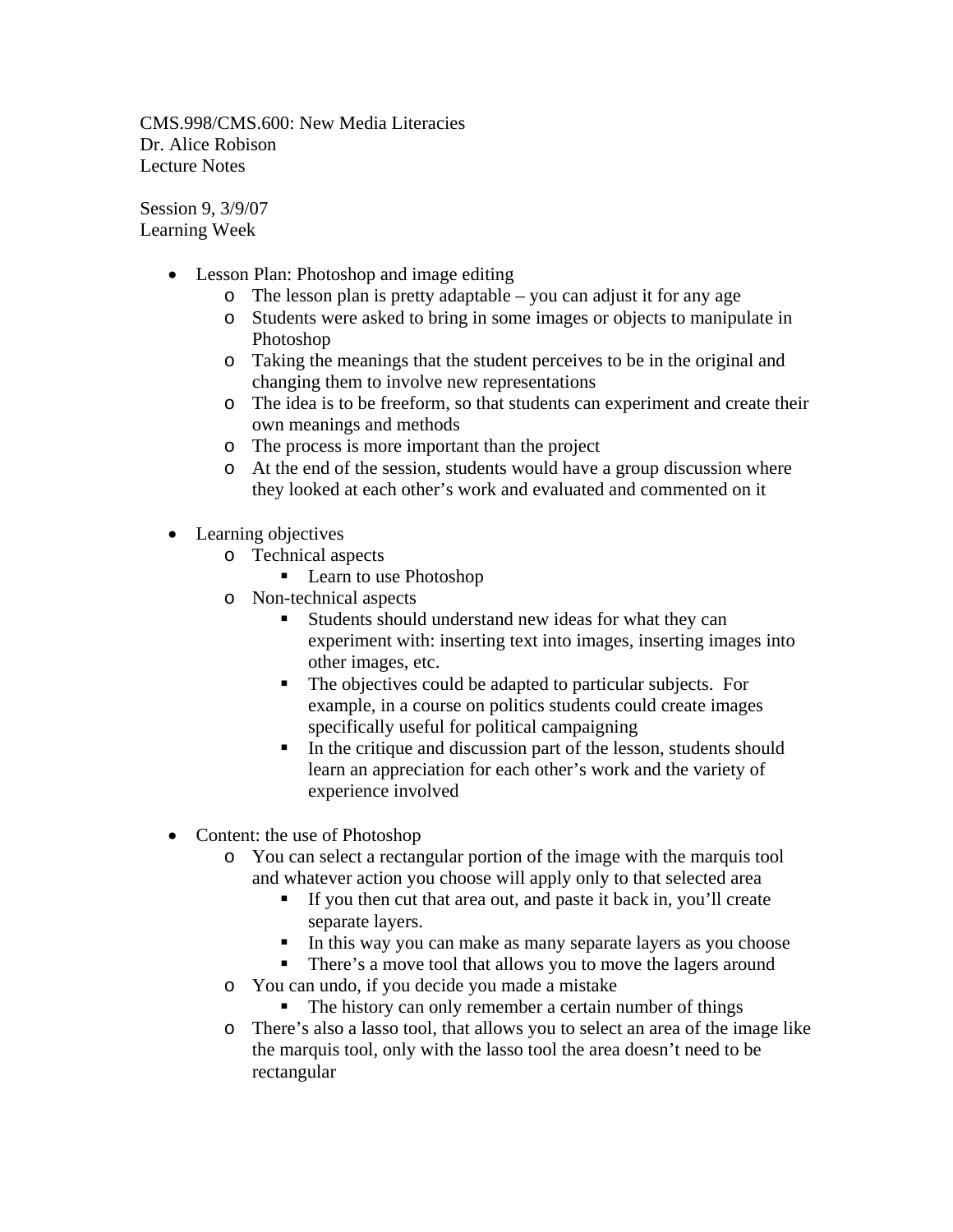- There's the magnetic lasso too, which is sensitive to the differences in light in the image, and does thus it does some of the selecting work for you.
- If it's important to be really really precise though, I'd recommend just very carefully using the regular lasso tool. It gives you better results.
- o Some examples of images with cut and paste jobs:
	- Photo of a hand giving the peace sign, but with the index and middle fingers cut off and floating in the air.
	- This is a simple cut and paste job, but it has all kinds of rich consequent meanings.
- o Magic wand: this tool selects areas of the photo based on color contrast. You can make very fine selections, including individual pixels.
- o Brush tool
	- You can draw on a second layer, and that way it's easy to revert to the original image any time that you want to
	- The eyeball icon lets you choose which layer you want to see individually, without overlay from the other layers
	- There's a link tool that lets you move multiple layers together, or you can unlink them to separate the layers
- o Crop tool
	- Changes the overall frame of the image
- o Erase tool
	- You can select particular shapes to erase with, such as a star
- o Remember, you can always zoom in, zoom out, fit on screen, etc.
- o Paint bucket
	- Fills in anything in a selection that is transparent
- o You can delete a layer by simply right-clicking on the name of the layer and selecting "delete"
- o Gradient tool: you can add color gradients to a layer, instead of just having a solid background
- o You can easily change color photos to black and white
	- Threshold and Levels are other, more complicated tools that change the contrast and color scheme
	- Blur lets you make the image blurry
- Examples of Photoshop images
	- o A New York City steam vent replaced by an image of a coffee cup, steaming up from the ground
	- o i-zombie: taking iPod ads and replacing the silhouettes with images of zombies in headphones
	- o iRaq again playing on the iPod adds, this campaign used a silhouette from the Abu Ghraib torture photos, with white electrodes instead of headphones
	- o Even very rudimentary, beginner Photoshop images can produce a lot worth talking about.